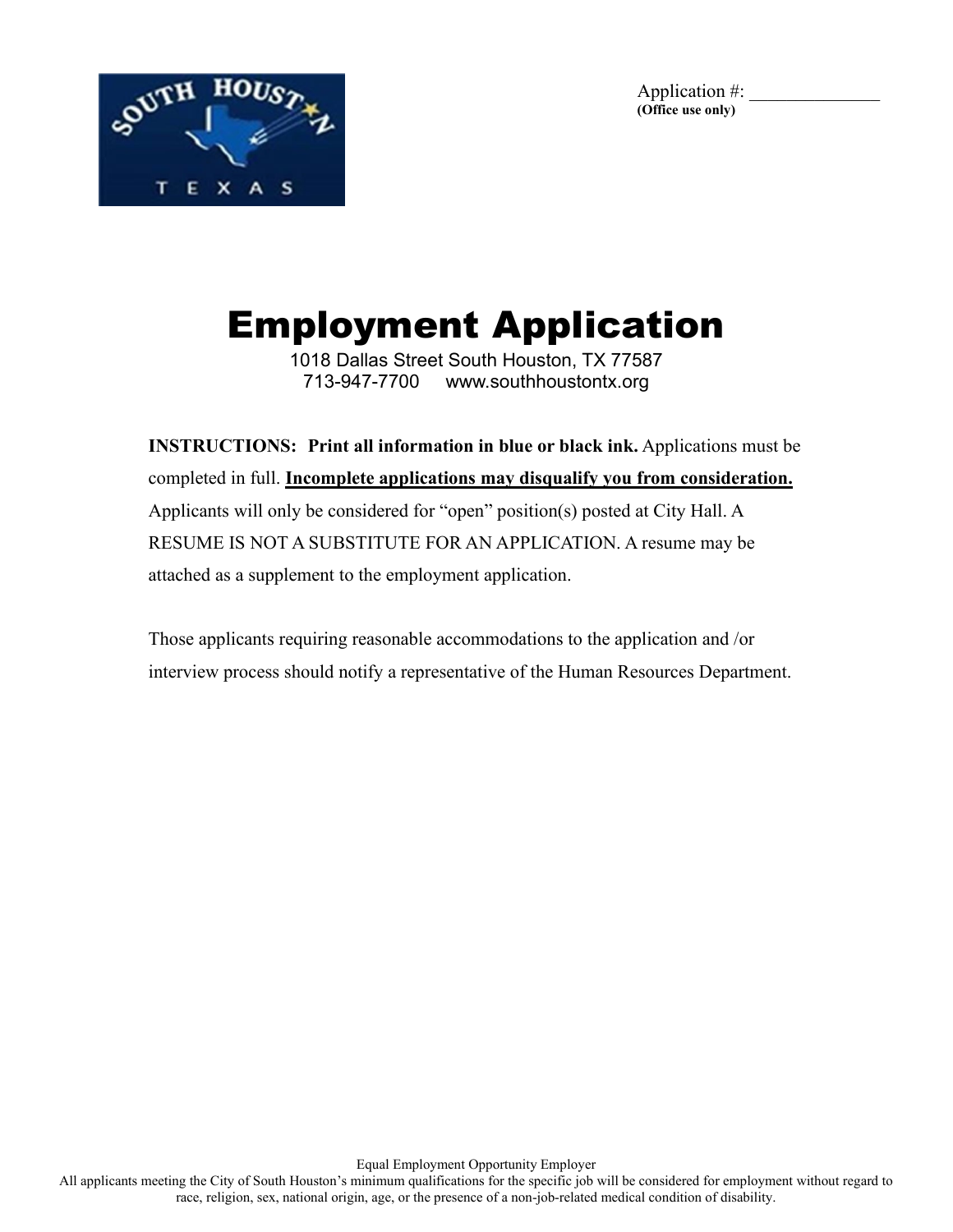### **PERSONAL INFORMATION**

| Date:                                                                                      | Social Security No.: |                                                                                            | Name (Full – Last, First MI):    |                                                  |                      |                    |  |
|--------------------------------------------------------------------------------------------|----------------------|--------------------------------------------------------------------------------------------|----------------------------------|--------------------------------------------------|----------------------|--------------------|--|
| <b>Street Address:</b>                                                                     |                      | City:                                                                                      |                                  | State:                                           | Zip:                 |                    |  |
| Home Phone:                                                                                |                      | <b>Business Phone:</b>                                                                     | Cell Phone:                      | E-mail Address:                                  |                      |                    |  |
| Position(s) applied for:                                                                   |                      | Other names Used:                                                                          |                                  | Are you willing to work? (Check all that apply): |                      |                    |  |
| $\frac{1}{\sqrt{1-\frac{1}{2}}}\left(1\right)$                                             |                      |                                                                                            |                                  | $\Box$ Full Time                                 | $\Box$ Part Time     | $\square$ Weekends |  |
|                                                                                            |                      |                                                                                            |                                  | $\Box$ Holidays                                  | $\Box$ Overtime      | $\Box$ Mornings    |  |
|                                                                                            |                      |                                                                                            |                                  | $\Box$ Evenings                                  | $\Box$ Nights        | $\Box$ Temporary   |  |
| Will you accept current starting salary? $\square$ Yes                                     |                      | $\square$ No                                                                               | If "No", what salary is desired? |                                                  |                      |                    |  |
|                                                                                            |                      | Do you have any friends or relatives who work for the City of South Houston? $\square$ Yes |                                  |                                                  | $\square$ No         |                    |  |
| Department:                                                                                |                      |                                                                                            |                                  |                                                  | Relationship to You: |                    |  |
| Have you previously been employed by the City of South Houston? $\square$ Yes $\square$ No |                      |                                                                                            |                                  |                                                  |                      |                    |  |
| If answered "Yes": When: In what department:                                               |                      |                                                                                            |                                  |                                                  |                      | Title:             |  |
| Are you legally authorized to work in the United States?<br>$\square$ Yes<br>$\Box$ No     |                      |                                                                                            |                                  |                                                  |                      |                    |  |

#### **REFERRAL SOURCE**

How did you learn about the position(s) for which you applied? Place a check next to the appropriate choice. Please mark only one choice.

| $\Box$ Walk-in         | $\Box$ Employee  | $\Box$ Government Employment Agency   | $\Box$ Other |
|------------------------|------------------|---------------------------------------|--------------|
| $\Box$ Relative/Friend | $\Box$ Newspaper | $\Box$ City of South Houston Web Page |              |

### **PERSONAL HISTORY**

| 1. Have you <u>ever</u> been discharged (fired) for any reason from a job? Employer Name:                                                             | $\Box$ Yes    | No      |
|-------------------------------------------------------------------------------------------------------------------------------------------------------|---------------|---------|
| 2. Have you ever been asked to resign? Employer Name:                                                                                                 | $\Box$ Yes    | □<br>No |
| 3. Have you ever been convicted of or received probation or deferred adjudication for any felony or misdemeanor,<br>excluding minor traffic offenses? | $\square$ Yes | □<br>No |
| 4. Are you <b>under</b> 18 years of age?                                                                                                              | $\Box$ Yes    | □<br>No |
| 5. Are you currently on "lay off" status and subject to recall? Employer Name:                                                                        | $\Box$ Yes    | No      |
| Explain any "Yes" responses given to the above questions including dates, location, circumstances, and/or other relevant information:                 |               |         |
|                                                                                                                                                       |               |         |
|                                                                                                                                                       |               |         |
|                                                                                                                                                       |               |         |
|                                                                                                                                                       |               |         |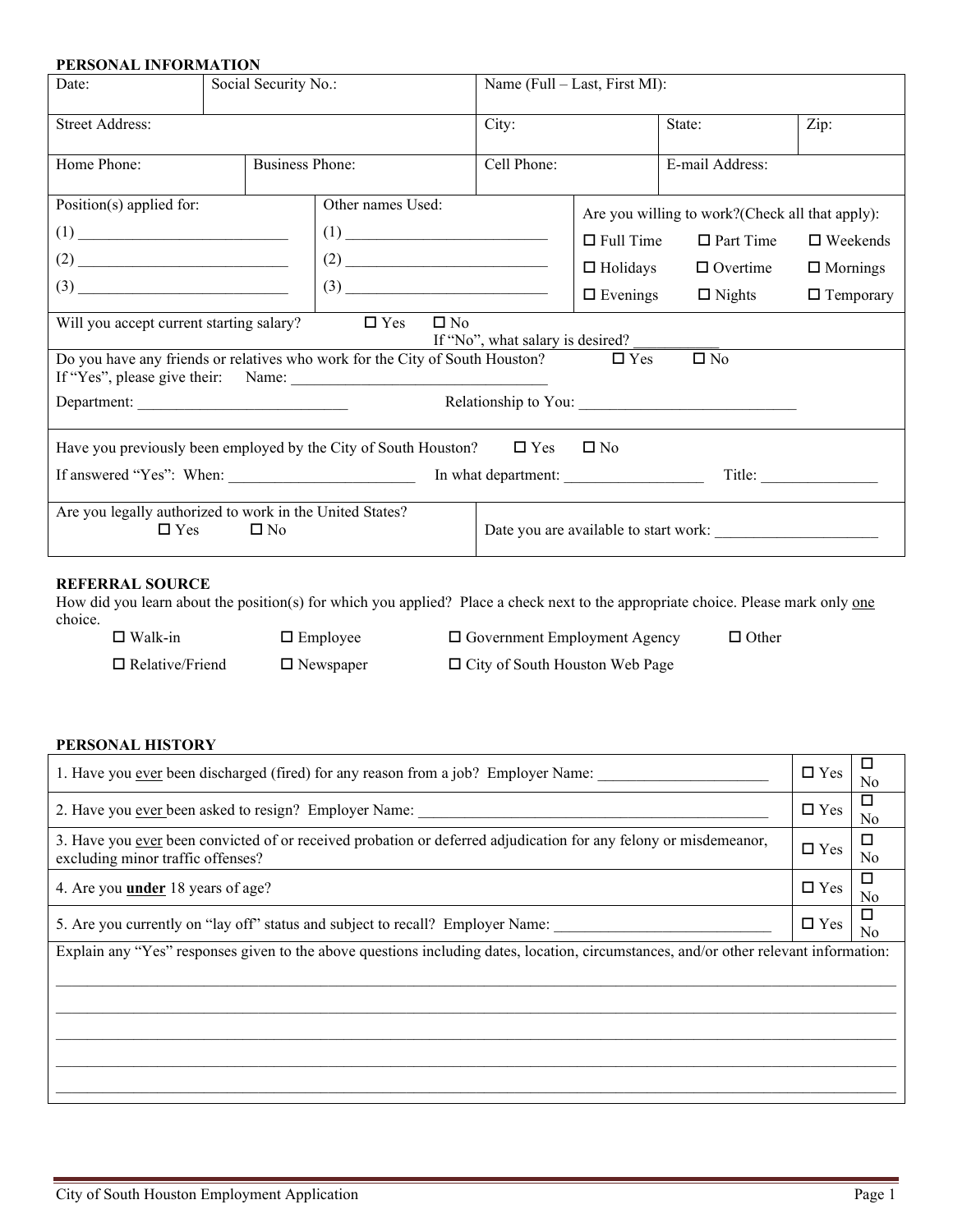| <b>LANGUAGES</b>                                                       |                           |                  |                           |             |                  |  |
|------------------------------------------------------------------------|---------------------------|------------------|---------------------------|-------------|------------------|--|
| Do you speak a language other than English? $\square$ Yes $\square$ No |                           |                  |                           |             |                  |  |
| If yes, what language(s) do you speak?                                 |                           | How fluently?    | $\Box$ Fair               | $\Box$ Good | $\Box$ Excellent |  |
| Do you write a language other than English? $\square$ Yes $\square$ No |                           |                  |                           |             |                  |  |
| If yes, what language(s) do you write?                                 |                           | How good?        | $\square$ Fair            | $\Box$ Good | $\Box$ Excellent |  |
|                                                                        |                           |                  |                           |             |                  |  |
| <b>DRIVING RECORD</b>                                                  |                           |                  |                           |             |                  |  |
| Name (as it appears on license):                                       |                           |                  | Drivers License Number:   |             |                  |  |
| Do you have a valid Texas Drivers License: $\Box$ Yes $\Box$ No        |                           | Expiration Date: |                           |             | State:           |  |
| Address on Drivers License:                                            |                           |                  |                           |             |                  |  |
|                                                                        |                           |                  |                           |             |                  |  |
| Check the type of license you currently possess:                       |                           |                  |                           |             |                  |  |
| $\Box$ Class C Operator                                                | $\Box$ Class A Commercial |                  | $\Box$ Class B Commercial |             |                  |  |

#### **EDUCATION INFORMATION**

| Name High School or GED Inst. | City | State | Graduated<br>$\Box$ Yes $\Box$ No | <b>GED</b><br>$\Box$ Yes<br>$\Box$ No | $\Box$ N/A  |            |
|-------------------------------|------|-------|-----------------------------------|---------------------------------------|-------------|------------|
| College Name                  | City | State | Degree<br>$\Box$ Yes $\Box$ No    | Major/Study                           | Credit/Cert | <b>GPA</b> |
| College Name/Other            | City | State | Degree<br>$\Box$ Yes $\Box$ No    | Major/Study                           | Credit/Cert | <b>GPA</b> |

Please list any professional associations, licensing, and /or certification which you participate in or have acquired that may assist you in performing the duties of the position for which you are applying:

\_\_\_\_\_\_\_\_\_\_\_\_\_\_\_\_\_\_\_\_\_\_\_\_\_\_\_\_\_\_\_\_\_\_\_\_\_\_\_\_\_\_\_\_\_\_\_\_\_\_\_\_\_\_\_\_\_\_\_\_\_\_\_\_\_\_\_\_\_\_\_\_\_\_\_\_\_\_\_\_\_\_\_\_\_\_\_\_\_\_\_\_\_\_\_\_\_\_\_\_\_\_\_\_\_\_\_\_ \_\_\_\_\_\_\_\_\_\_\_\_\_\_\_\_\_\_\_\_\_\_\_\_\_\_\_\_\_\_\_\_\_\_\_\_\_\_\_\_\_\_\_\_\_\_\_\_\_\_\_\_\_\_\_\_\_\_\_\_\_\_\_\_\_\_\_\_\_\_\_\_\_\_\_\_\_\_\_\_\_\_\_\_\_\_\_\_\_\_\_\_\_\_\_\_\_\_\_\_\_\_\_\_\_\_\_\_ \_\_\_\_\_\_\_\_\_\_\_\_\_\_\_\_\_\_\_\_\_\_\_\_\_\_\_\_\_\_\_\_\_\_\_\_\_\_\_\_\_\_\_\_\_\_\_\_\_\_\_\_\_\_\_\_\_\_\_\_\_\_\_\_\_\_\_\_\_\_\_\_\_\_\_\_\_\_\_\_\_\_\_\_\_\_\_\_\_\_\_\_\_\_\_\_\_\_\_\_\_\_\_\_\_\_\_\_

### **INSTRUCTIONS: List the last four (4) employers for whom you have worked, starting with the most recent or current employer.**

#### **EMPLOYMENT RECORD**

| Present or Last Employer                                                                                                                                                             |      | Phone               |     | Starting Date (Month/Year) |  |
|--------------------------------------------------------------------------------------------------------------------------------------------------------------------------------------|------|---------------------|-----|----------------------------|--|
| Address                                                                                                                                                                              | City | <b>State</b>        | Zip | Ending Date (Month/Year)   |  |
| Name of immediate Supervisor                                                                                                                                                         |      | Your Position/Title |     | <b>Starting Salary:</b>    |  |
| Reason for Leaving:                                                                                                                                                                  |      |                     |     | Ending Salary:             |  |
| Describe all duties performed in this position, especially those which demonstrate your qualifications for the position for which you<br>are currently applying. Please be specific. |      |                     |     |                            |  |
|                                                                                                                                                                                      |      |                     |     |                            |  |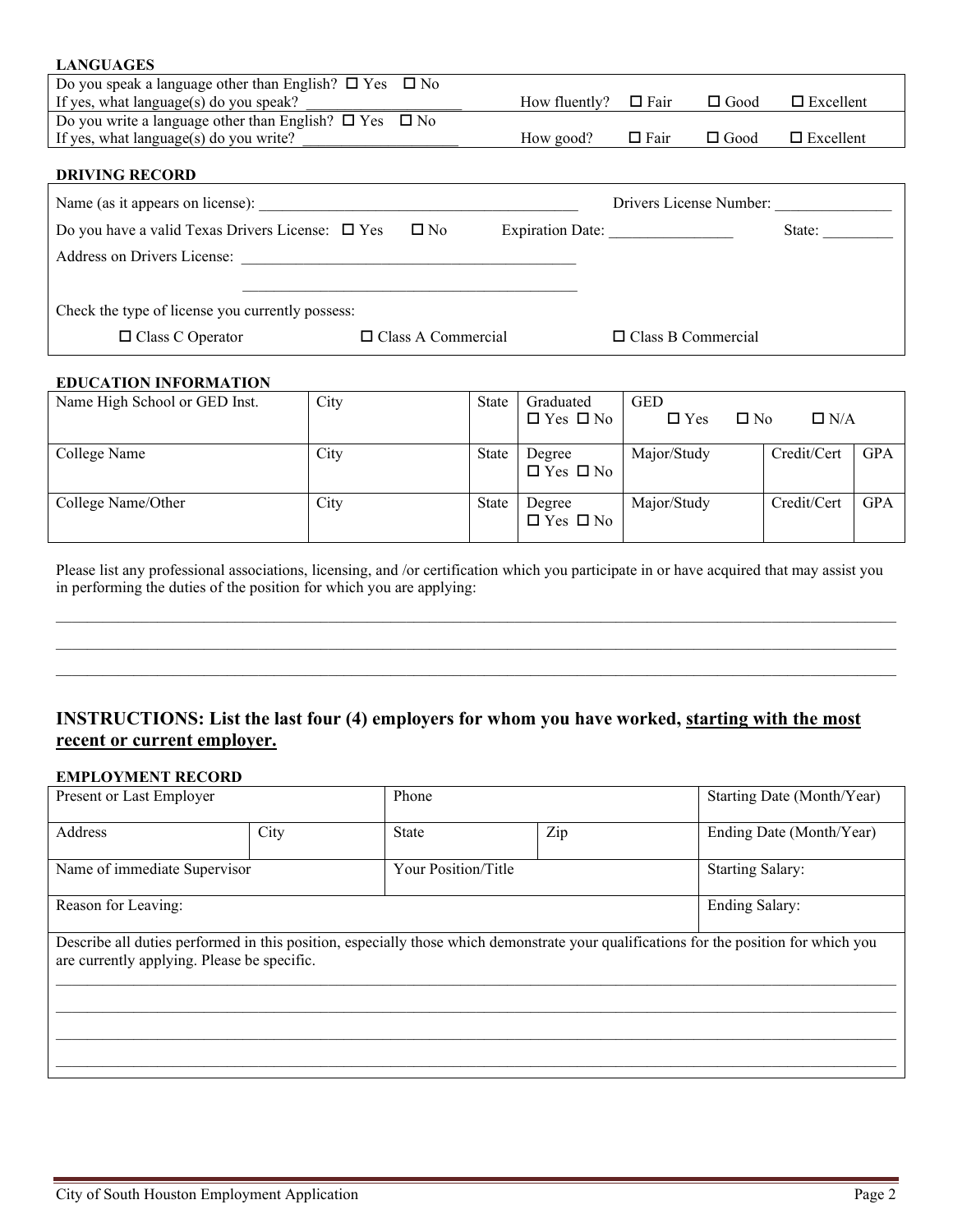| Next Previous Employer       |                                                                                                                                                                                      | Phone                      |     | Starting Date (Month/Year) |  |  |
|------------------------------|--------------------------------------------------------------------------------------------------------------------------------------------------------------------------------------|----------------------------|-----|----------------------------|--|--|
| Address                      | City                                                                                                                                                                                 | <b>State</b>               | Zip |                            |  |  |
| Name of immediate Supervisor |                                                                                                                                                                                      | <b>Your Position/Title</b> |     | <b>Starting Salary:</b>    |  |  |
| Reason for Leaving:          |                                                                                                                                                                                      |                            |     | Ending Salary:             |  |  |
|                              | Describe all duties performed in this position, especially those which demonstrate your qualifications for the position for which you<br>are currently applying. Please be specific. |                            |     |                            |  |  |
|                              |                                                                                                                                                                                      |                            |     |                            |  |  |
|                              |                                                                                                                                                                                      |                            |     |                            |  |  |
|                              |                                                                                                                                                                                      |                            |     |                            |  |  |

| Next Previous Employer                      |                     | Phone |                                                                                                                                       |  |
|---------------------------------------------|---------------------|-------|---------------------------------------------------------------------------------------------------------------------------------------|--|
| City                                        | <b>State</b>        | Zip   | Ending Date (Month/Year)                                                                                                              |  |
| Name of immediate Supervisor                | Your Position/Title |       | <b>Starting Salary:</b>                                                                                                               |  |
| Ending Salary:<br>Reason for Leaving:       |                     |       |                                                                                                                                       |  |
| are currently applying. Please be specific. |                     |       |                                                                                                                                       |  |
|                                             |                     |       |                                                                                                                                       |  |
|                                             |                     |       |                                                                                                                                       |  |
|                                             |                     |       |                                                                                                                                       |  |
|                                             |                     |       | Describe all duties performed in this position, especially those which demonstrate your qualifications for the position for which you |  |

| Next Previous Employer                                                                                                                                                               |      | Phone               |  | Starting Date (Month/Year) |  |
|--------------------------------------------------------------------------------------------------------------------------------------------------------------------------------------|------|---------------------|--|----------------------------|--|
| Address                                                                                                                                                                              | City | Zip<br><b>State</b> |  | Ending Date (Month/Year)   |  |
| Name of immediate Supervisor                                                                                                                                                         |      | Your Position/Title |  | <b>Starting Salary:</b>    |  |
| Reason for Leaving:                                                                                                                                                                  |      |                     |  | <b>Ending Salary:</b>      |  |
| Describe all duties performed in this position, especially those which demonstrate your qualifications for the position for which you<br>are currently applying. Please be specific. |      |                     |  |                            |  |
|                                                                                                                                                                                      |      |                     |  |                            |  |
|                                                                                                                                                                                      |      |                     |  |                            |  |

#### **EMPLOYMENT HISTORY**

Explain any gaps in your employment, other than those due to personal illness, injury or disability:  $\mathcal{L}_\mathcal{L} = \mathcal{L}_\mathcal{L} = \mathcal{L}_\mathcal{L} = \mathcal{L}_\mathcal{L} = \mathcal{L}_\mathcal{L} = \mathcal{L}_\mathcal{L} = \mathcal{L}_\mathcal{L} = \mathcal{L}_\mathcal{L} = \mathcal{L}_\mathcal{L} = \mathcal{L}_\mathcal{L} = \mathcal{L}_\mathcal{L} = \mathcal{L}_\mathcal{L} = \mathcal{L}_\mathcal{L} = \mathcal{L}_\mathcal{L} = \mathcal{L}_\mathcal{L} = \mathcal{L}_\mathcal{L} = \mathcal{L}_\mathcal{L}$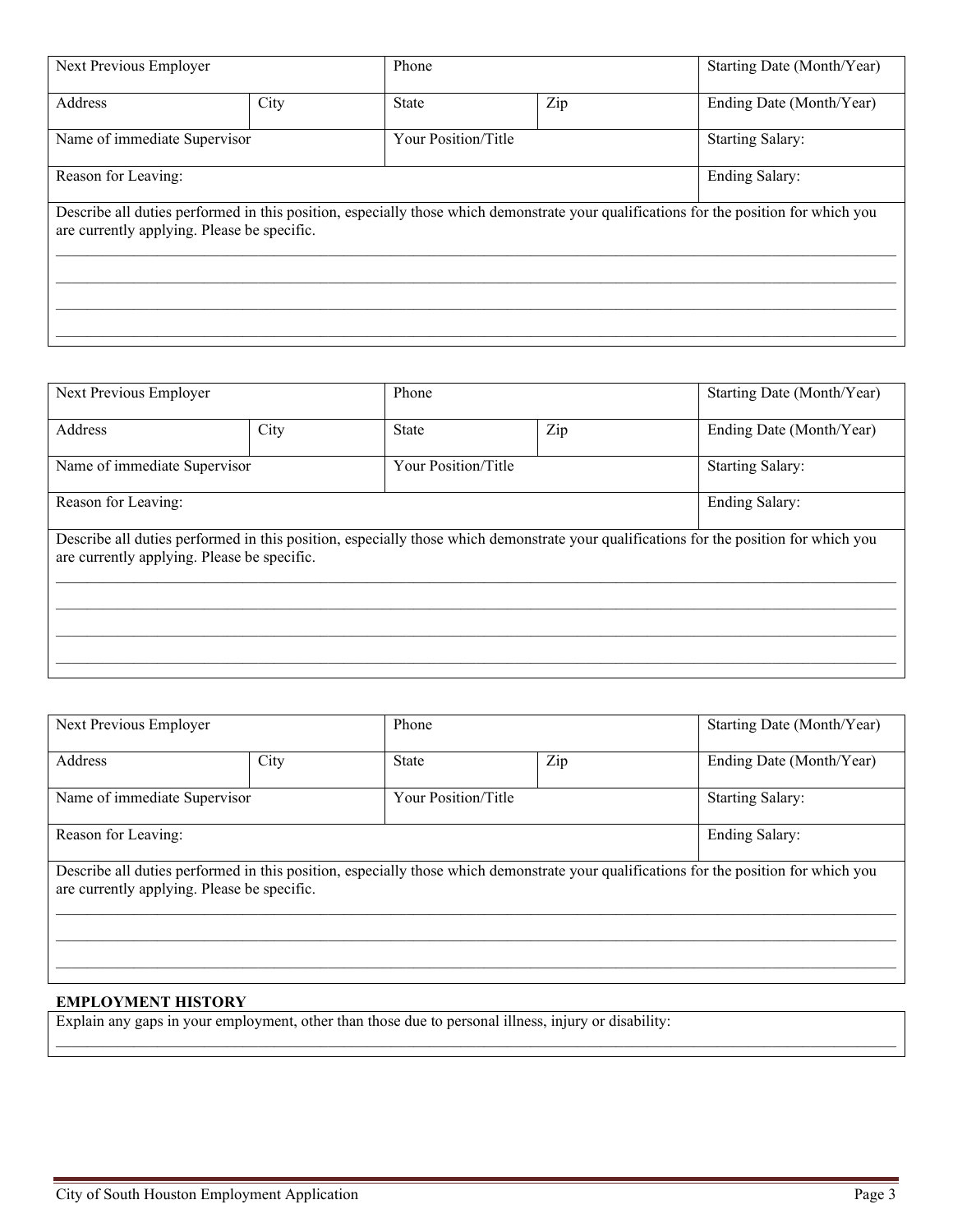#### **COMPUTER SKILLS**

| Check appropriate boxes, include software titles and years of experience: |              |       |  |  |  |
|---------------------------------------------------------------------------|--------------|-------|--|--|--|
| □ Microsoft Word Years                                                    | $\Box$ Other | Years |  |  |  |
| $\Box$ Microsoft Excel Years                                              | $\Box$ Other | Years |  |  |  |
| $\Box$ Incode/Invision Software Years                                     | $\Box$ Other | Years |  |  |  |

#### **REFERENCES** List three business/work or school references who are **not** related to you and are **not** previous supervisors.

| Full Name | Title | Relationship to You | Telephone No. | $#$ of Yrs Known |
|-----------|-------|---------------------|---------------|------------------|
|           |       |                     |               |                  |
|           |       |                     |               |                  |
|           |       |                     |               |                  |
|           |       |                     |               |                  |

#### **IMPORTANT – PLEASE READ**

I UNDERSTAND that a large number of applications may be received for a single position and that it is not possible for the City to personally interview every applicant. I UNDERSTAND that this application, along with any attachments, becomes the property of the City of South Houston and that all information submitted and considered is subject to verification. I UNDERSTAND, AUTHORIZE, AND GIVE PERMISSION for the City of South Houston to conduct verification and/or investigations of my criminal history, driving record, employment history, and any other job-related investigations as are necessary to determine my qualifications for employment.

I UNDERSTAND that the City does not unlawfully discriminate in employment and no question on this application is used for the purpose of limiting or eliminating any applicant from consideration for employment on a basis prohibited by applicable local, state or federal law.

I UNDERSTAND that if I am offered employment with the City of South Houston, I will be required to take a post-offer physical exam which will include a drug test. Any offer of employment that I may receive will be conditioned upon the results of the postoffer physical exam. In addition, positive results of the post-offer drug test will disqualify me from employment. I ALSO UNDERSTAND that if I become employed with the City of South Houston, I will be required to comply with the City's drug testing policy. **I ACKNOWLDGE the City of South Houston is an at-will employer.** The City of South Houston has the right to hire and fire at-will and for any nondiscriminatory reason.

I CERTIFY that all statements and answers to all questions in this application are true, complete and correct, and are made in good faith. I UNDERSTAND that falsification of any answers I have given and/or failure to provide requested information will have serious consequences, including disqualification for employment and/or termination of employment.

FAILURE to sign the application will result in an incomplete application.

**DO NOT SIGN UNTIL YOU HAVE READ THE ABOVE APPLICANT STATEMENT.**

I certify that I have read, fully understand and accept all terms of the Employment Application.

**Applicant Signature: \_\_\_\_\_\_\_\_\_\_\_\_\_\_\_\_\_\_\_\_\_\_\_\_\_\_\_\_\_\_\_\_\_\_\_\_\_\_\_\_\_\_\_ Date: \_\_\_\_\_\_\_\_\_\_\_\_\_\_\_\_\_\_\_\_\_\_\_\_\_\_\_\_\_**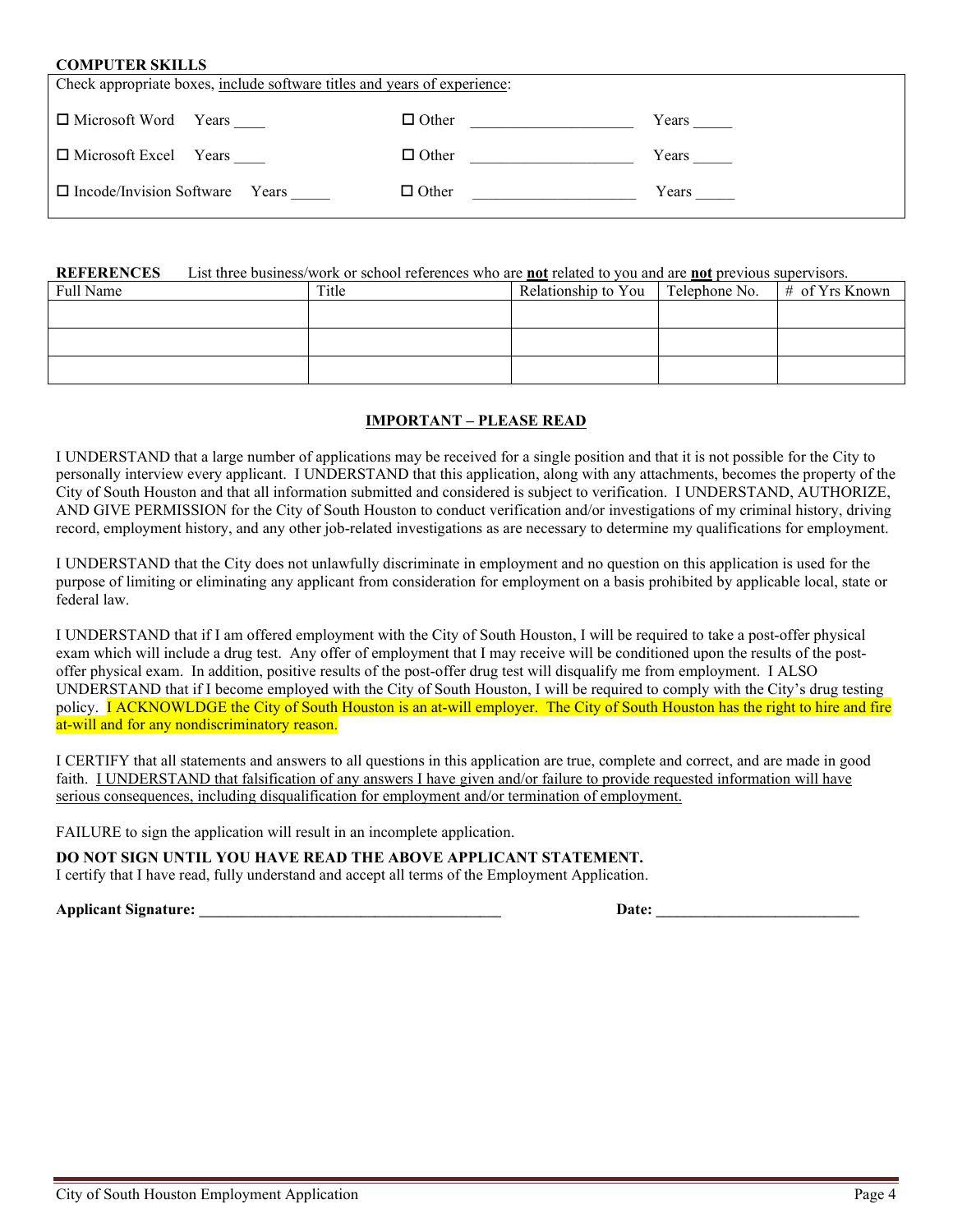

# **Employment Verification Form**

**Application Attachment I 1018 Dallas Street South Houston, Texas 77587 713-947-7700 www.southhoustontx.org**

I complete this "Employment Verification Form" with the understanding that it will be sent by the City of South Houston to my previous employers and that I fully release my previous employers from any and all liability associated with the release of such information. Therefore, I authorize my previous employers, named on this form to verify the employment information I have provide below. I understand that my responses will be compared with my employment records, and my previous employers may provide additional information, as necessary, to explain any discrepancies. I understand that, should I provide any false or misleading information, my application may not be considered for employment.

#### **APPLICANT PLEASE COMPLETE THE INFORMATION IN THIS SECTION:**

| Name (Full $-$ Last, First MI): | Signature: |       |          | SSN: |                    | Date (mm/dd/yyyy): |
|---------------------------------|------------|-------|----------|------|--------------------|--------------------|
| Employer:                       | Phone No.: |       | Fax No.: |      | Supervisor's Name: |                    |
| Street Address:                 |            | City: |          |      | State:             | Zip:               |

| Applicant Please Complete the information in this column ONLY.<br>My personnel/payroll records for this employer will<br>show the following information:                                                                                                                          | <b>Completed by Previous Employer:</b>                       |
|-----------------------------------------------------------------------------------------------------------------------------------------------------------------------------------------------------------------------------------------------------------------------------------|--------------------------------------------------------------|
|                                                                                                                                                                                                                                                                                   | $\Box$ Correct $\Box$ Incorrect<br>If necessary, explain:    |
| 2. Period of Employment:                                                                                                                                                                                                                                                          | $\Box$ Correct $\Box$ Incorrect<br>If necessary, explain:    |
| 3. Beginning Salary: _____________ (hr / wk / mo / yr) Circle one                                                                                                                                                                                                                 | $\Box$ Correct $\Box$ Incorrect<br>If necessary, explain:    |
| Ending Salary: __________________ (hr / wk / mo / yr) Circle one<br>4. Overall, my supervisor would rate my performance as (check one):<br>$\square$ Excellent $\square$ Above Average $\square$ Satisfactory<br>$\Box$ Needs Improvement $\Box$ Unsatisfactory                   | $\Box$ Incorrect<br>$\Box$ Correct<br>If necessary, explain: |
| 5. Reason for Leaving (check one):<br>$\Box$ Voluntary Resignation with proper notice<br>$\Box$ Voluntary Resignation without proper notice<br>$\Box$ Involuntary Resignation<br>$\square$ Discharged (Terminated) $\square$ Lay Off<br>$\Box$ Retired<br>$\Box$ Other (Specify): | $\Box$ Correct $\Box$ Incorrect<br>If necessary, explain:    |
| 6. Records will reveal I am eligible for re-hire with this employer:<br>$\Box$ Yes<br>$\Box$ No                                                                                                                                                                                   | $\Box$ Incorrect<br>$\Box$ Correct<br>If necessary, explain: |
| <b>Additional Comments:</b>                                                                                                                                                                                                                                                       |                                                              |
| Name of Person Verifying Information<br>Title                                                                                                                                                                                                                                     | Date                                                         |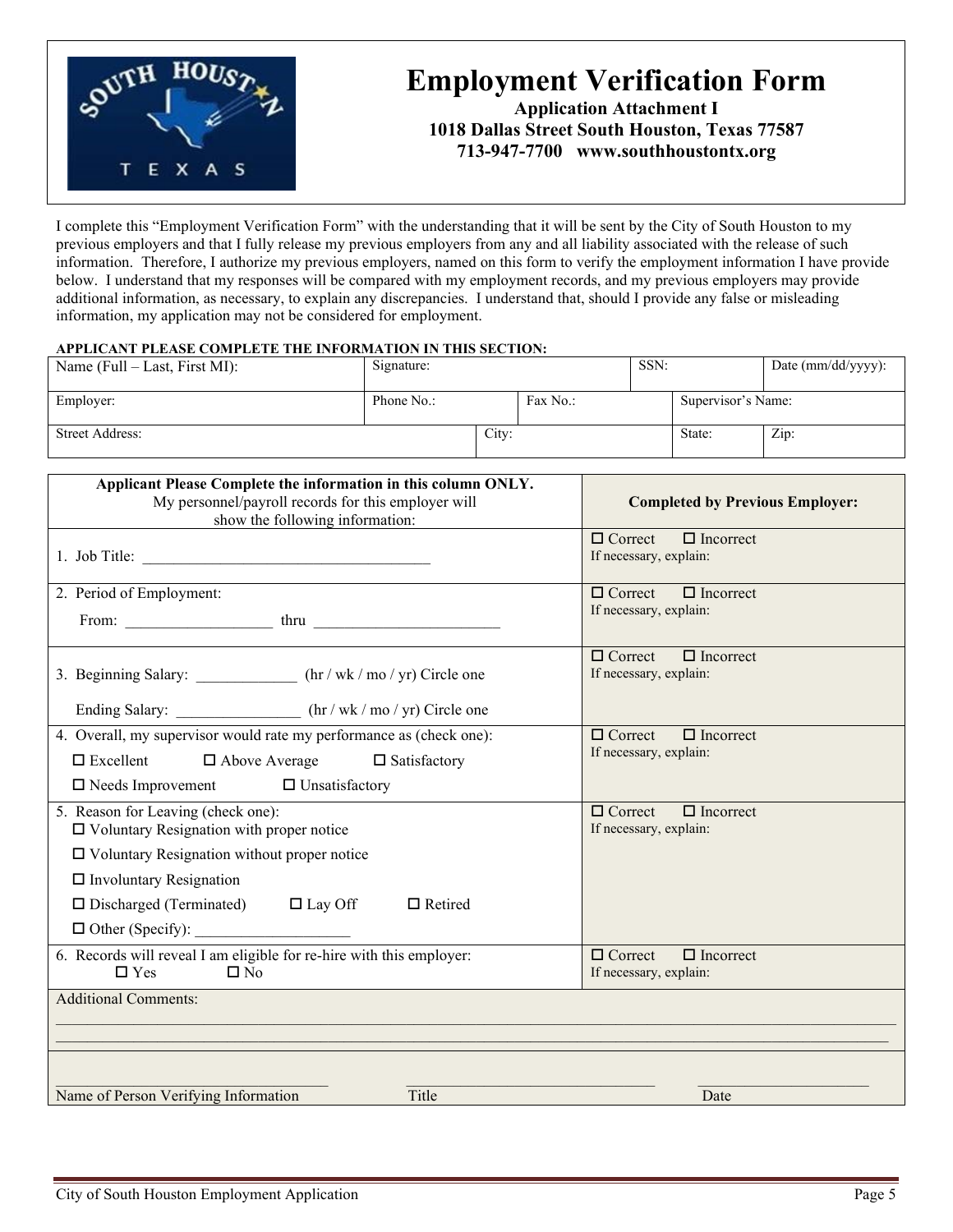

**Important – Please Read**: My signature below authorizes the Department of Public Safety to provide the City of South Houston, criminal history information that may be required to arrive at an employment decision. In connection therewith, and in consideration of the undertaking of the City of South Houston to review this criminal history information, and to consider me for hire, I hereby indemnify, release and hold harmless the City of South Houston including, but not limited to its officers, agents, and employees, in both their public and private capacities, from and against any and all damages, costs, expenses, and attorney's fees for all claims and suits, including but not limited to claims and suits for death, personal injury, and property damage, arising out of or connected with the request and/or retrieval of the criminal history records and authorized herein.

| Name (Full – Last, First MI):                                                                                             |                   |        |                                              |                                   |
|---------------------------------------------------------------------------------------------------------------------------|-------------------|--------|----------------------------------------------|-----------------------------------|
| Aliases (Include Maiden Name):                                                                                            |                   |        |                                              |                                   |
| Social Security No.:                                                                                                      | DOB (mm/dd/yyyy): | Race:  | $\Box$ White $\Box$ Hispanic<br>$\Box$ Black | Sex: $\Box$ Male<br>$\Box$ Female |
| <b>Street Address:</b>                                                                                                    |                   |        |                                              |                                   |
| City:                                                                                                                     |                   | State: |                                              | Zip:                              |
| I hereby authorize the City of South Houston to request and receive a statewide Criminal History Record pertaining to me. |                   |        |                                              |                                   |
| Signature:                                                                                                                |                   |        | Date:                                        |                                   |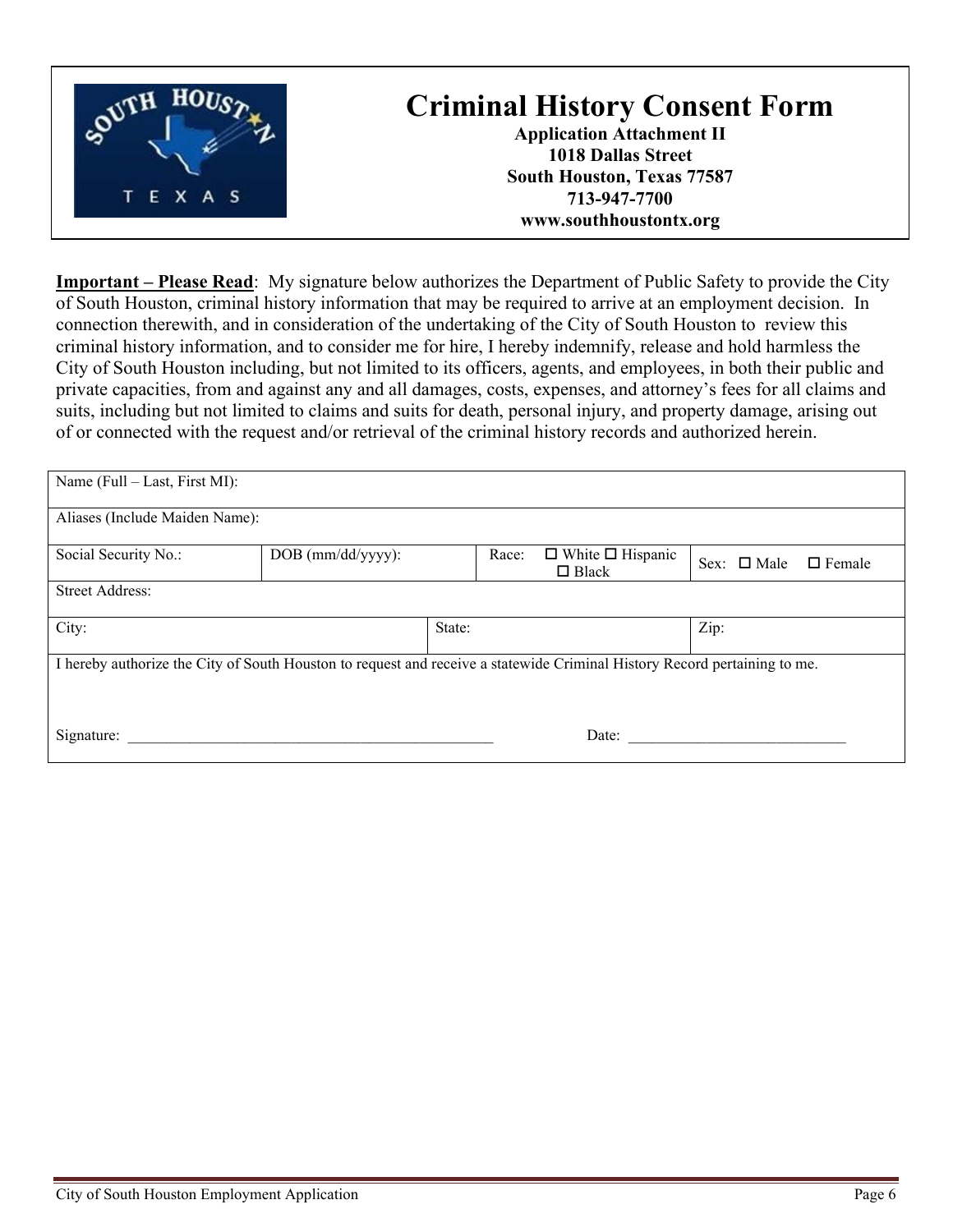

# **Applicant Demographics Report**

**Application Attachment III 1018 Dallas Street South Houston, Texas 77587 713-947-7700 www.southhoustontx.org**

#### **COMPLETION OF THIS FORM IS VOLUNTARY**

The City of South Houston is subject to certain governmental recordkeeping and reporting requirements for the administration of civil rights laws and regulations. In order to comply with these laws, the City of South Houston invites applicants to voluntarily selfidentify their race or ethnicity. Submission of this information is voluntary and refusal to provide it will not subject you to any adverse treatment. The information obtained will be kept confidential and may only be used in accordance with the provisions of applicable laws, executive orders, and regulations, including those that require the information to be summarized and reported to the federal government for civil rights enforcement. When reported, data will not identify any specific individual.

Information provided on this form is not part of the hiring process and is not considered by those involved in the hiring process. Qualified applicants and employees are considered without regard to race, color, religion, sex, national origin, age, marital status, disability, or any other legally protected status. Please note that this document is kept in a confidential file and is not part of your Application for Employment or Personnel File.

Name:  $\blacksquare$ 

Sex:  $\Box$  Male  $\Box$  Female

DOB (mm/dd/yyyy):

Position Applied for (Must indicate specific job title):

#### **EEO Classification**

Specific Instructions: The categories below are designed to identify your basic racial and national origin category. Place a "check" next to the appropriate category. Note: Check only one category.

 $\Box$  White  $\Box$  Black or African American  $\Box$  American Indian or Alaskan Native (Not Hispanic or Latino)

 $\Box$  Asian  $\Box$  Hispanic or Latino  $\Box$  Native Hawaiian or other Pacific Islander

#### **Employment Eligibility Verification**

| In what <b>Country</b> were you born?                                               |                                                          |
|-------------------------------------------------------------------------------------|----------------------------------------------------------|
| Have you the legal right to work permanently in the United States? $\square$ Yes    | $\Box$ No                                                |
| What documents can you show to prove your legal right to work in the United States? |                                                          |
| $\Box$ Drivers License and Social Security Card                                     | $\Box$ Certificate of U.S. Citizenship or Naturalization |
| $\Box$ Permanent Resident Card                                                      | $\Box$ U.S. Passport showing U.S. Citizenship            |
| $\Box$ Other (Specify): $\Box$                                                      |                                                          |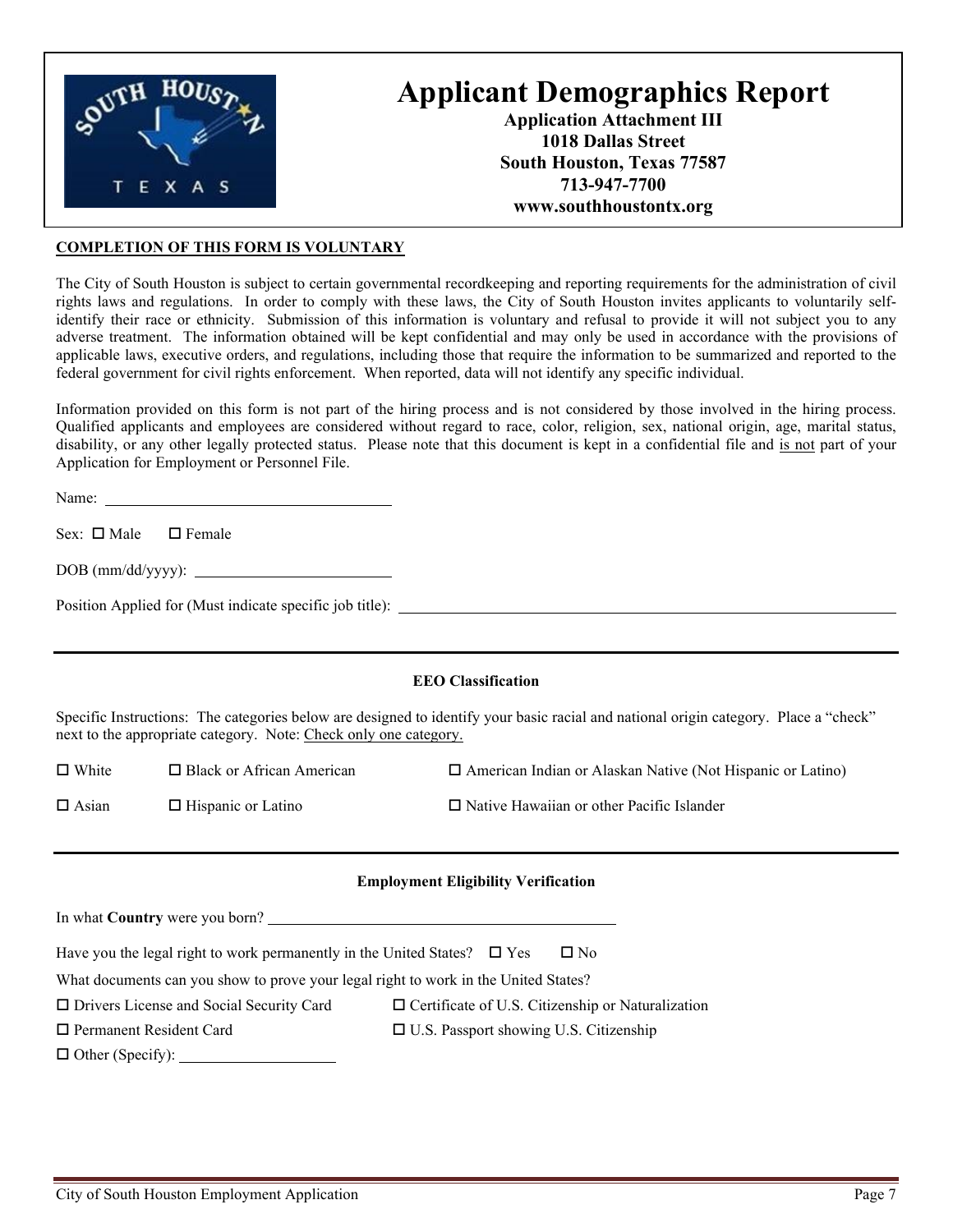## DPS Computerized Criminal History (CCH) Verification (AGENCY COPY)

I, , acknowledge that a Computerized Criminal APPLICANT or EMPLOYEE NAME (Please print)

History (CCH) check will be performed by accessing the Texas Department of Public Safety Secure Website and will be based on name and DOB identifiers I supply. (This is not a consent form.) Authority for this agency to access an individual's criminal history data may be found in Texas Government Code 411; Subchapter F.

Name-based information is not an exact search and only fingerprint record searches represent true identification to criminal history, therefore the organization conducting the criminal history check is not allowed to discuss with me any criminal history record information obtained using this method. The agency may request that I have a fingerprint search performed to clear any misidentification based on the result of the name and DOB search. Once this process is completed the information on my fingerprint criminal history record may be discussed with me.

In order to complete the process I must make an appointment with the Fingerprint Applicant Services of Texas (FAST) as instructed online at www.txdps.state.tx.us /Crime Records/Review of Personal Criminal History or by calling the DPS Program Vendor at 1-888-467-2080, submit a full and complete set of fingerprints, request a copy be sent to the agency listed below, and pay a fee of \$24.95 to the fingerprinting services company.

(This copy must remain on file by your agency. Required for future DPS Audits)

| Signature of Applicant or Employee        |  |
|-------------------------------------------|--|
| Date                                      |  |
| City of South Houston                     |  |
| Agency Name (Please print)                |  |
| <b>Tina Smith</b>                         |  |
| Agency Representative Name (Please print) |  |
| Signature of Agency Representative        |  |
|                                           |  |
| Date                                      |  |

| Please:<br>Check and Initial each Applicable Space |    |         |  |
|----------------------------------------------------|----|---------|--|
| CCH Report Printed:                                |    |         |  |
| YES XXXX NO                                        | ts | initial |  |
| Purpose of CCH:<br>Employment                      |    |         |  |
| Empl XX Vol/Contractor                             | ts | initial |  |
| Date Printed:                                      | ts | initial |  |
| Destroyed Date:                                    |    | initial |  |
| Retain in your files                               |    |         |  |

Rev. 09/2013